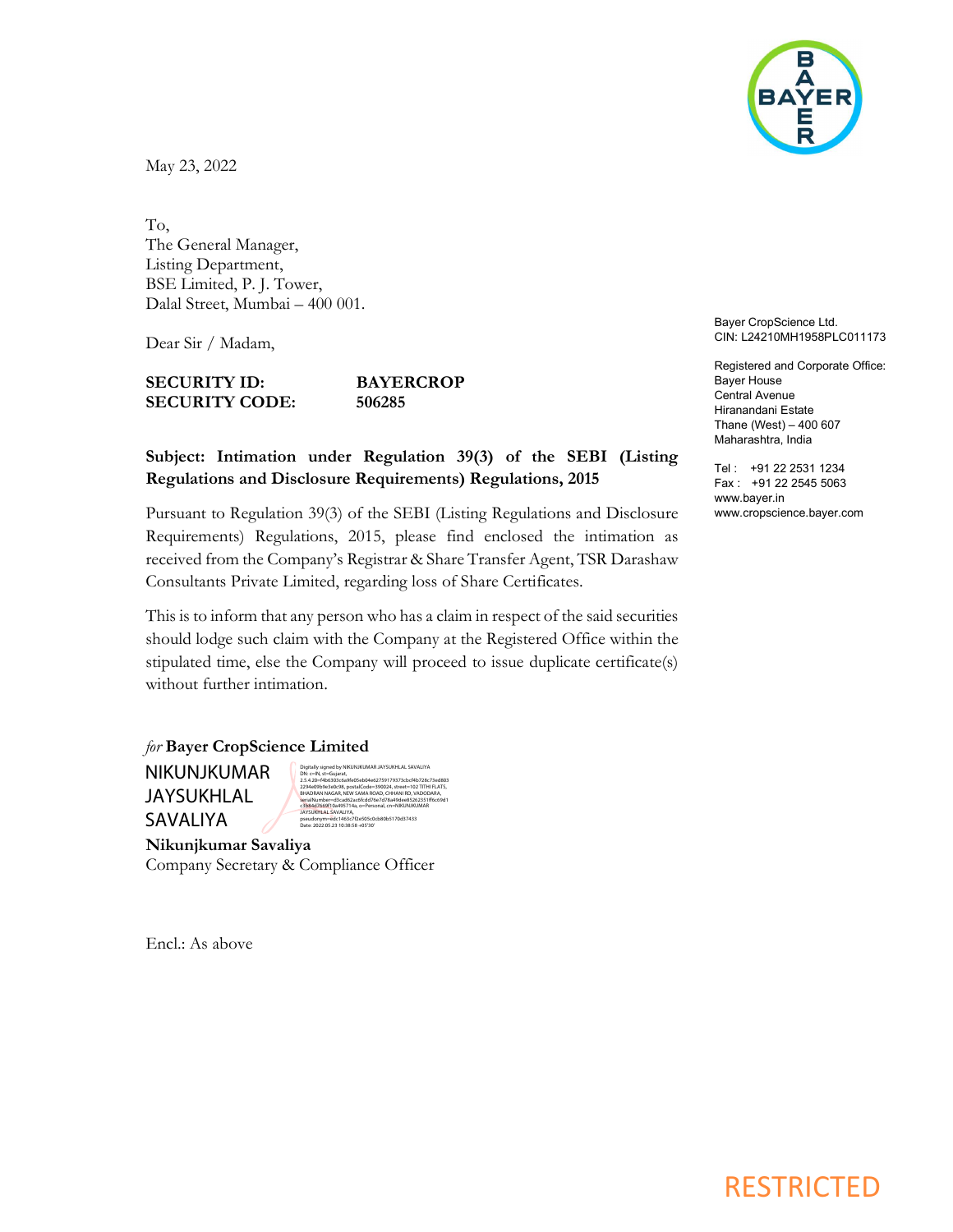

**Total Solutions Repository** 

**BSE LIMITED Date :- 23/05/2022 PHIROZE JEEJEEBHOY TOWERS DALAL STREET FORT MUMBAI MAHARASHTRA INDIA 400001** 

**Attn : The Secretary of Stock Exchange**

Dear Sir[s]/Madam,

UNIT : Bayer Cropscience Limited RE : LOSS OF SHARE CERTIFICATES.

We have to advise you to put the appended Notice regarding loss of Certificate[s] for attention of the Members of the Exchange, with instructions that they communicate to us immediately if they are in a position to give us information relating to any transaction or whereabouts of the original certificate[s].

> **TSR CONSULTANTS PRIVATE LIMITED** (Subsidiary of Link Intime India Private Limited) C-101, 1st Floor, 247 Park, Lal Bahadur Shastri Marg, Vikhroli (West), Mumbai - 400083 CIN - U74999MH2018PTC307859Tel.: +91 22 6656 8484 Fax : +91 22 6656 8494 E-mail [: csg-unit@tcplindia.co.in](mailto:csg-unit@tcplindia.co.in) Website : www. [https://www.tcplindia.co.in](http://www.tsrdarashaw.com/)

Business hours Monday to Friday 10.00 a.m. to 3.30 p.m